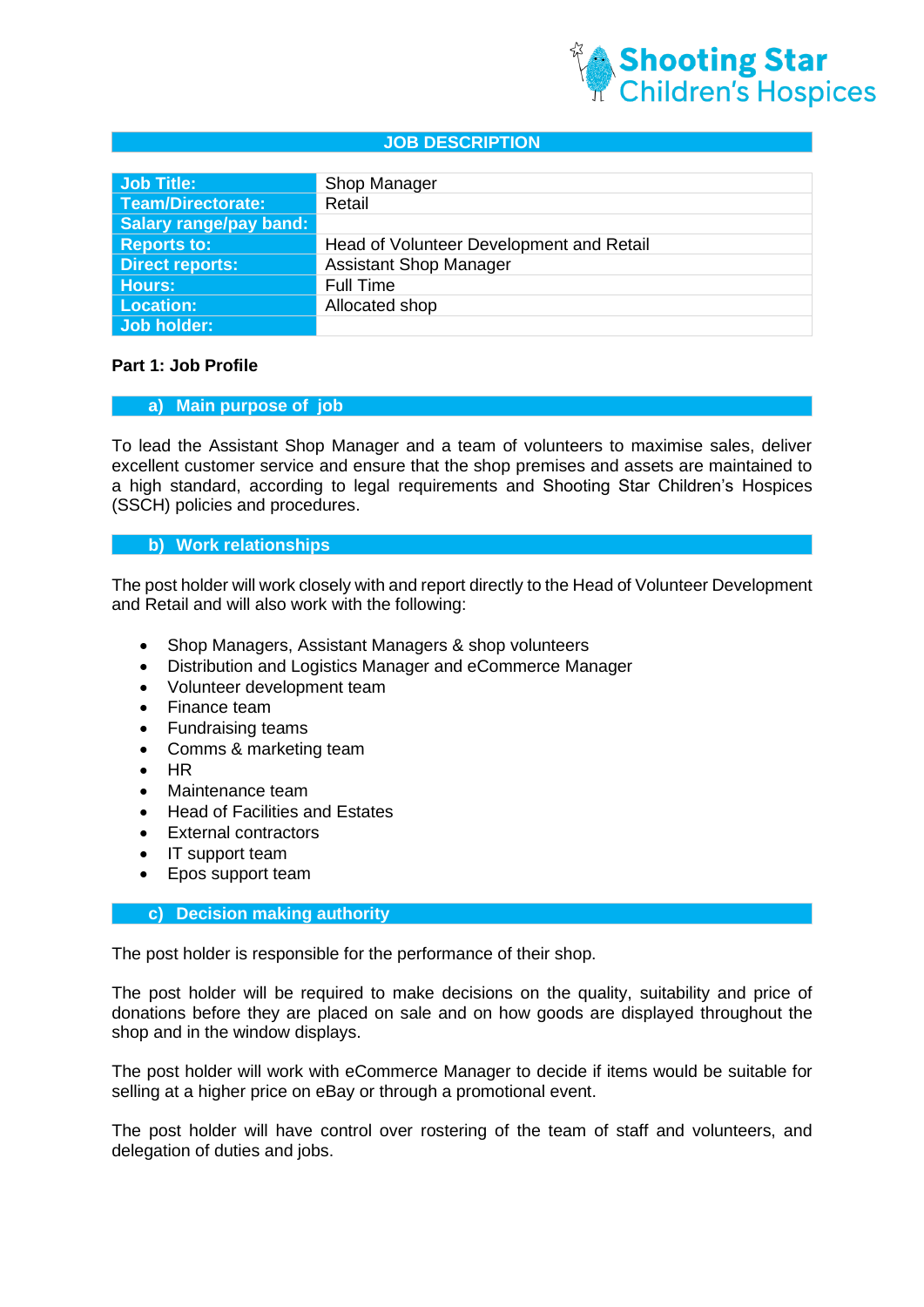- 1. Customer service
- 2. Processing and pricing of donations
- 3. Merchandising, display and promotion of stock and housekeeping
- 4. Sales and financial reporting
- 5. Line management
- 6. Coordination of volunteer team

# **Part 2: Main duties and key responsibilities**

#### **a) Customer Service – 15%**

- Dealing with customer queries and complaints courteously and effectively
- Informing the Head of Volunteer Development and Retail of any serious incidents or complaints
- Ensure that any refunds are processed in line with SSCH refunds policy
- Ensure that the advertised trading hours of the shop are adhered to
- Ensure relevant documents are completed in the event of an incident/accident and reported accordingly

### **b) Processing donations – 20%**

- Process all donations as soon as possible, prioritising Gift Aid and high value items
- Prepare and clean items appropriately for display
- Oversee the recycling and arranging of collections
- Promote Gift Aid is at all available opportunities
- Ensure that the ongoing need for donations is publicised
- Price and ticket all items according to pricing strategy for the shop and ensure that all pricing and ticketing complies with legislation
- Ensure that stock is properly managed and rotated in accordance with latest guidance
- Identify high value or specialist items that may need to be sold in another capacity
- **c) Merchandising, display and promotion of stock, maintenance of high standards throughout the shop – 20%**
- Ensure that all merchandise is displayed attractively and that the window display is eye-catching
- Ensure that there are high standards of cleanliness and tidiness in all areas of the shop
- Publicise promotions and special events
- Support and promote Corporate events
- Purchase consumables and stock items in a timely manner

# **d) Sales and financial reporting – 15%**

- Ensure that daily/weekly financial reports are submitted and that any discrepancies are investigated
- Keep the Head of Volunteer Development and Retail fully informed and updated regarding the performance of the shop and any issues which may impact this
- Ensure that the Assistant Manager and shop volunteer team are kept informed of the shop's performance
- Ensure that the till procedures are always followed by employees and volunteers
- Ensure that issues affecting trade are monitored and communicated
- Ensure trading standards regulations are complied with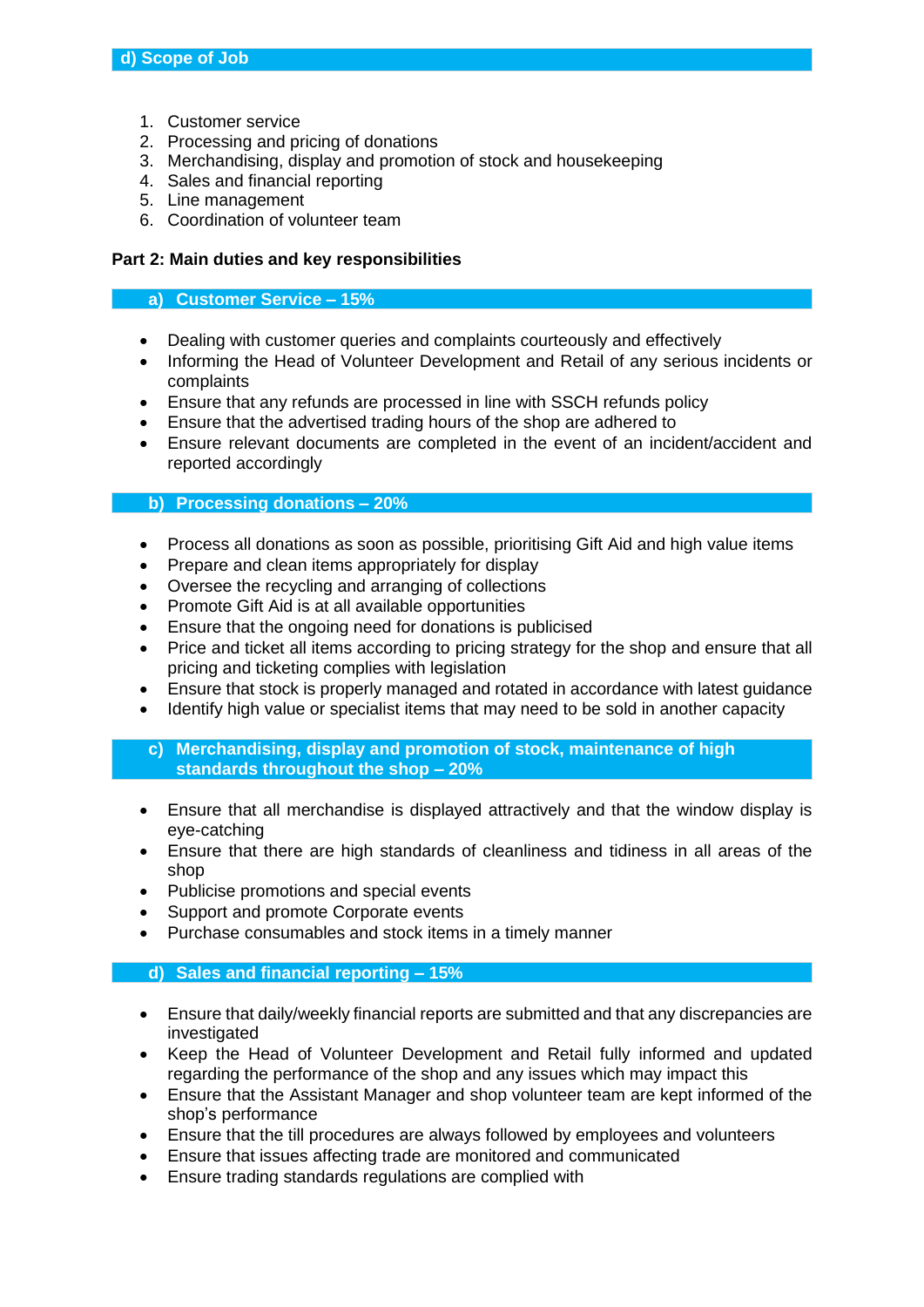- Ensure that all financial documentation is correctly completed and up to date and is sent to the finance team in a timely manner, highlighting any issues
- Ensure that purchases from the shop by staff and volunteers are processed according to SSCH policy and that the appropriate records kept
- Ensure that charity donations by cash/cheque/card are processed according to SSCH policy and procedure guide

# **e) Line Management – 15%**

- Ensure that the Assistant Shop Manager(s) are fully trained in all aspects of their role
- Fully brief Assistant Manager on shop priorities and matters concerning other areas of the charity. Give updates of any information, changes & decisions made at area meetings or by the organisation
- Ensure that the shop is always fully staffed, preparing rotas and managing holidays to ensure maximum productivity
- Create a positive working environment in which equality and diversity are wellmanaged and staff can do their best
- Plan and allocate work, monitoring achievement of deadlines, and supporting staff as appropriate
- Manage performance and development, mainly through regular supervision sessions and the Performance development review process
- Recruitment, induction, and ongoing training of staff

### **f) Coordination of volunteer team – 15%**

- Work with the Volunteer Development team to recruit volunteers
- Ensure that the volunteers are inducted fully trained in all aspects of their role
- Ensure that volunteers are fully briefed on shop priorities and performance
- Roster the volunteer team to ensure maximum productivity
- Create a positive working environment in which equality and diversity are wellmanaged and volunteers can do their best
- Plan, delegate and allocate tasks to the team, offering support for the volunteer team as appropriate

### **Other duties**

The post holder will be working in an environment that is constantly evolving and they will therefore be expected to undertake other appropriate duties as required for the effective operation of Shooting Star Children's Hospices.

The post holder must be able and willing to get to and work in other shops

The post holder must be prepared to offer cover at other shops and their own shop when required during the working week. Potentially there may be wider retail responsibilities allocated to shop managers.

The post holder will be required to apply for a Disclosure and Barring Service check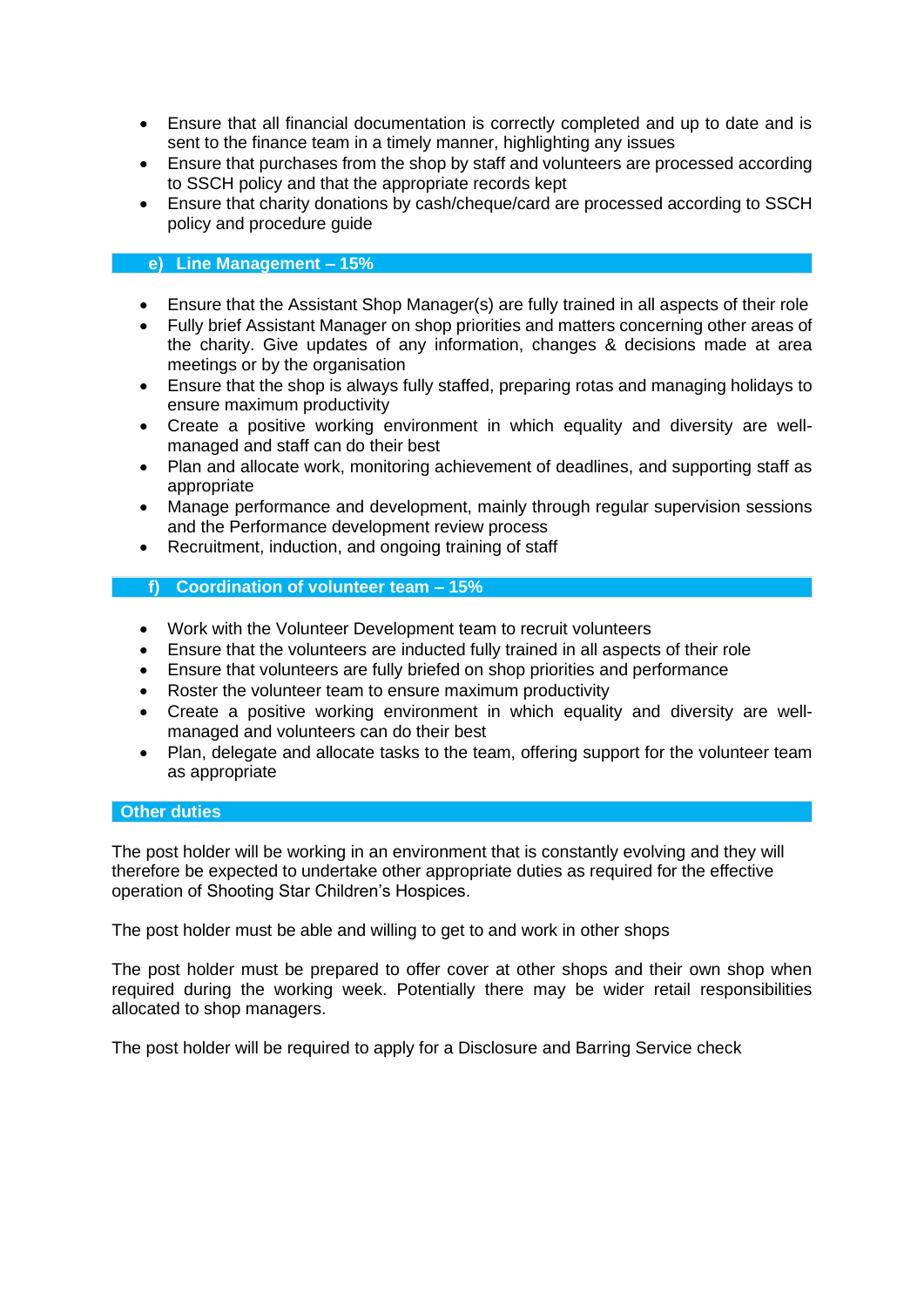#### **Mandatory Criteria**

### **1. Professional Codes of Conduct**

The post holder will be required to respect professional codes of conduct and practice relevant to their role, as appropriate

The post holder will be responsible for health and safety in the area under their control and ensure that they are familiar with SSCH's policy on health and safety at work.

#### **2. Mandatory Training**

The post holder will attend all mandatory training relevant to their role

#### **3. Our values and behaviors**

Shooting Star Children's Hospices is a leading children's hospice charity for babies, children, and young people with life –limiting conditions, and their families. We require that all our staff share our common values and display behaviors that will enable us to achieve our goals.

**Professionalism** – *we will safeguard our families, each other and our organisation by working to ethical and professional standards at all times.*

- **Respect** *We will treat each other with the utmost respect.*
- **Integrity** *We will be open, honest and transparent in all that we do.*
- **Diversity** *We will respect individuality and ensure inclusion and fairness to all.*
- **Excellence** *We will strive for excellence in all that we do.*